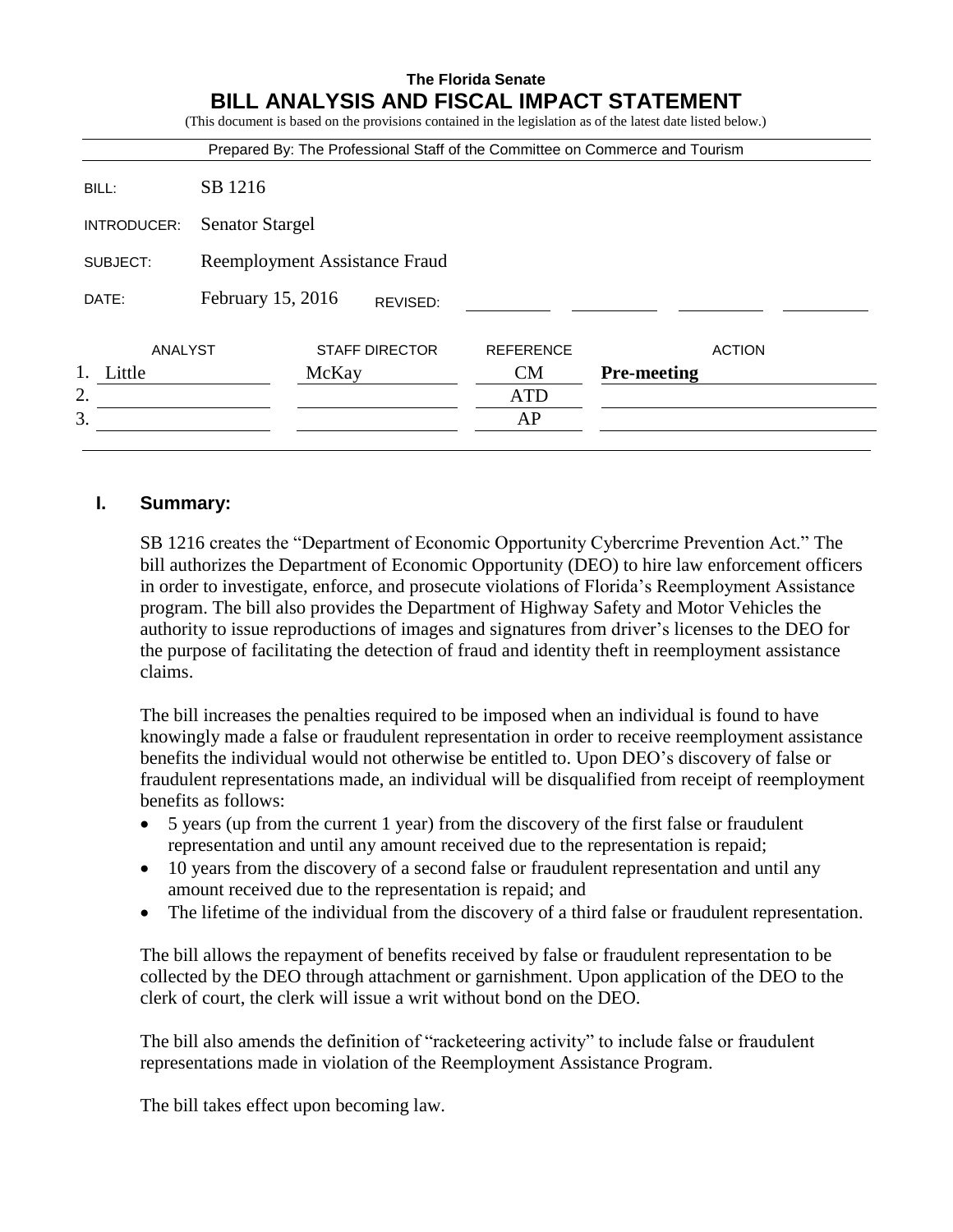### **II. Present Situation:**

### **Reemployment Assistance Program**

The federal Unemployment Insurance Program provides unemployment benefits to eligible workers who are unemployed through no fault of their own (as determined under state law) and who meet the requirements of state  $law<sup>1</sup>$ . The program is administered as a partnership of the federal government and the states.<sup>2</sup>

Florida's unemployment insurance program was created by the Legislature in 1937. $3$  The program was rebranded as the "Reemployment Assistance Program" in 2012.<sup>4</sup> The Department of Economic Opportunity (DEO) is responsible for administering Florida's reemployment assistance laws, primarily through its Division for Workforce Services.<sup>5</sup>

An unemployed individual must apply to the DEO for benefits using Florida's Online Reemployment Assistance System.<sup>6</sup> To receive benefits, a claimant must meet certain monetary and nonmonetary eligibility requirements and provide proof of identification.<sup>7</sup> Key eligibility requirements involve a claimant's earnings during a certain period of time, the manner in which the claimant became unemployed, and the claimant's efforts to find new employment. A notice of claim is sent to a claimant's most recent employer and all employers whose employment records are liable for benefits.<sup>8</sup>

### **Determinations and Redeterminations**

The DEO issues determinations and redeterminations on monetary and nonmonetary eligibility requirements.<sup>9</sup> Determinations and redeterminations are statements by the DEO regarding the application of law to an individual's eligibility for benefits or the effect of the benefits on an employer's tax account. A party who believes a determination is inaccurate may request reconsideration and the DEO must review the information on which the request is based and issue a redetermination.

If a party disagrees with either the determination or redetermination, the applicant or employer may request an administrative hearing before an appeals referee.<sup>10</sup> Appeals referees in the DEO's Office of Appeals hold hearings and issue decisions to resolve disputes related to eligibility for unemployment compensation and the payment and collection of unemployment compensation taxes.

 $\overline{a}$ 

<sup>1</sup> United States Department of Labor, Employment and Training Administration*, State Unemployment Insurance Benefits, available at* <http://workforcesecurity.doleta.gov/unemploy/uifactsheet.asp> [\(](http://workforcesecurity.doleta.gov/unemploy/uifactsheet.asp)last visited Feb. 11, 2016).

<sup>2</sup> There are 53 programs, including the 50 states, Puerto Rico, the Virgin Islands, and the District of Columbia.

<sup>3</sup> Chapter 18402, L.O.F.

<sup>4</sup> Chapter 2012-30, L.O.F.

<sup>5</sup> Section 20.60(5)(c), F.S., and s. 443.171, F.S.

<sup>6</sup> Rule 73B-11.013, F.A.C.

<sup>7</sup> *See* s. 443.091, F.S., and Rule 73B-11.013, F.A.C.

<sup>8</sup> Section 445.151(3)(a), F.S.

<sup>9</sup> *See* s. 443.151(3), F.S. The Social Security Act requires states to offer "an opportunity for a fair hearing before an impartial tribunal, for all individuals whose claims for unemployment compensation are denied." 42 U.S.C. 503(a)(3).

 $10$  Appeals are governed by s. 443.151(4), F.S., and the Administrative Procedures Act, ch. 120, F.S. Special deputies within the Office of Appeals handle appeals related to matters on tax, reimbursement, and liability protests.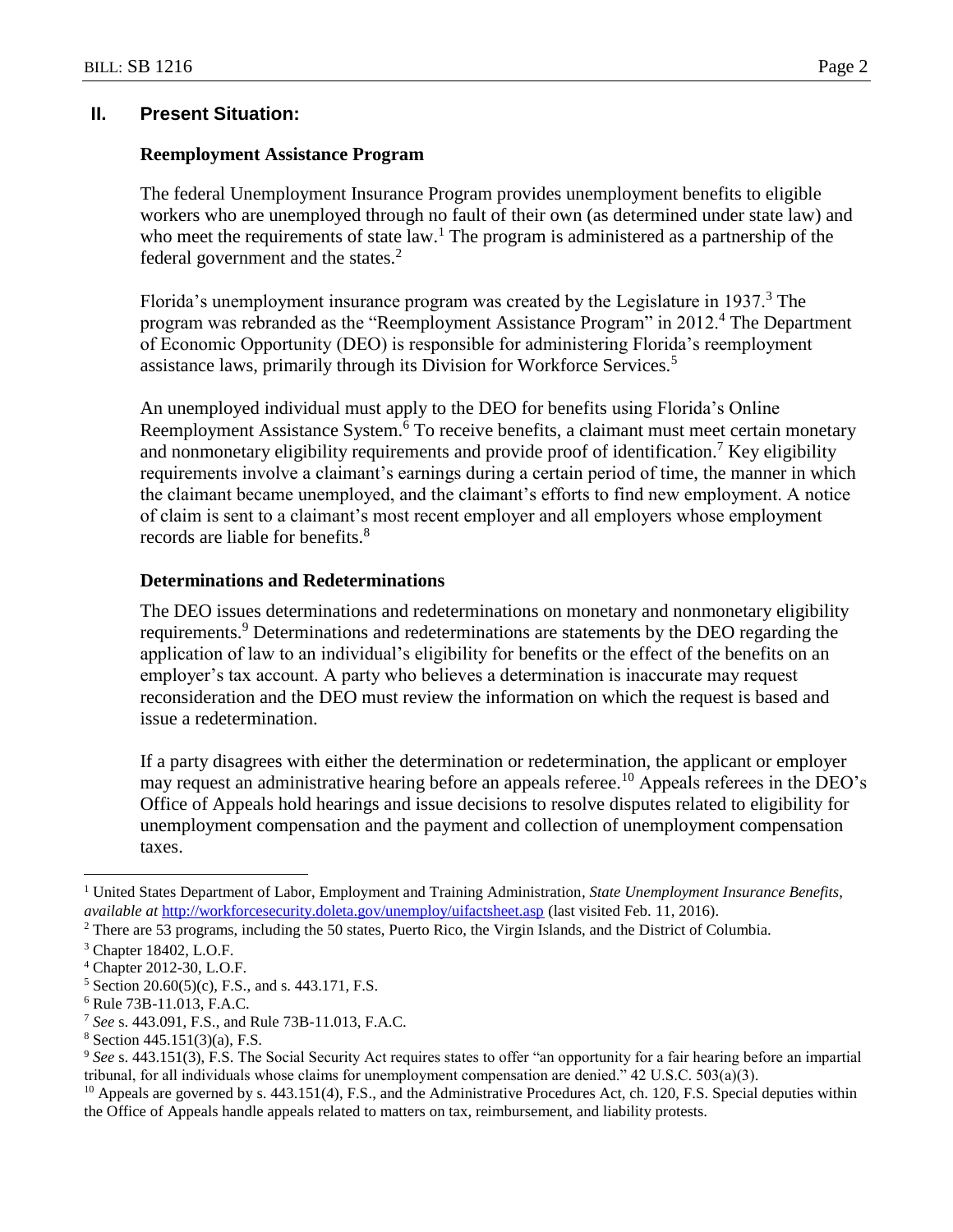A decision by an appeals referee can be appealed to the Reemployment Assistance Appeals Commission.<sup>11</sup> The commission may affirm, modify, remand with instructions, or reverse the determination made by the appeals referee based on evidence previously submitted in the case or additional evidence taken at the direction of the commission.<sup>12</sup> However, the commission may also assume jurisdiction of a case prior to completion of proceedings by an appeals referee.<sup>13</sup>

A party to an appeal who disagrees with the commission's order may seek review of the decision in the Florida district courts of appeal.<sup>14</sup> The notice of appeal should be filed either in the district court of appeal in the appellate district in which a claimant resides or the job separation arose or in the appellate district where the order was issued. If the notice of appeal is filed with the commission, then the appeal will be filed in the district court of appeal in the appellate district where the order was issued.

### **Fraudulent Claims**

In 2014, the DEO implemented the Fraud Initiative and Rules Rating Engine (FIRRE) program in order to detect fraud and identity theft within public-assistance programs.<sup>15</sup> In the first year of implementation, the FIRRE program detected over 70,000 fraudulent claims for reemployment assistance benefits.<sup>16</sup>

In order to identify falsely filed claims, the FIRRE program cross matches identification information with external entities, including the claimant's social security and driver's license information.<sup>17</sup> To cross match driver's license information, the DEO has been provided limited access to the information database used by the Department of Highway Safety and Motor Vehicles (HSMV).<sup>18</sup> The DEO's current access does not provide digital images contained in HSMV's Driver and Vehicle Information Database (DAVID), because such access is not provided by current law.<sup>19</sup> Under s. 322.142, F.S., other state agencies have been given access to reproductions of the digital images for similar purposes.<sup>20</sup>

 $\overline{a}$ 

<sup>18</sup> *Id.*

<sup>19</sup> *Id.*

 $11$  Section 443.151(3)(c), F.S.

 $12$  Rule 73B-22, F.A.C. The commission will review the appeals referee's decision to determine whether the findings are supported by competent, substantial evidence in the record and the legal conclusions are in accord with the essential requirements of law.

<sup>13</sup> *Id.*

<sup>&</sup>lt;sup>14</sup> Section 443.151(4)(c), (d), and (e), F.S.

<sup>&</sup>lt;sup>15</sup> Letter to Thomas Perez, US Secretary of Labor, from Jesse Panuccio, Exe. Dir. DEO, RE: Identify Theft and Fraud in Public Benefit Systems (March 13, 2015).

<sup>16</sup> *Id.*

<sup>17</sup> Department of Economic Opportunity, *Agency Legislative Bill Analysis*, (Jan. 7, 2016) (on file with the Senate Committee on Commerce and Tourism).

 $20$  Section 322.142(4), F.S., provides access to the digital images contained in DAVID to the Department of Business and Professional Regulation, the Department of Health, the Department of State, the Department of Children and Family Services, the Agency for Health Care Administration, and the Department of Financial Services.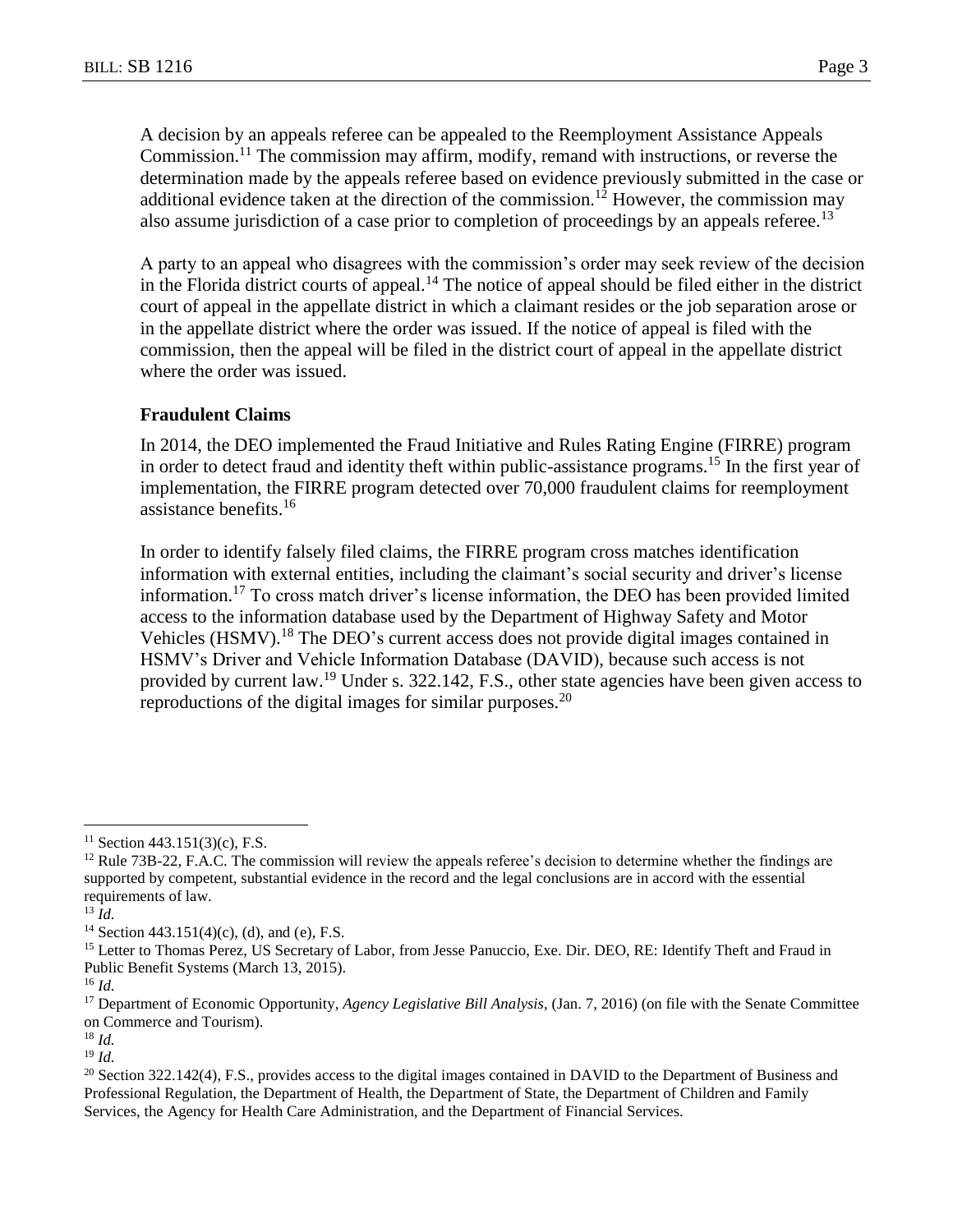### **Penalties and Disqualification**

Under current law, any person who establishes a fictitious employing unit<sup>21</sup> by submitting fraudulent documents through a computer system, by alteration or destruction of computer files, or by theft of financial instruments, data, and other assets for the purpose of enabling any person to receive benefits under the reemployment program commits a felony of the third degree.<sup>22</sup> Establishment of a fictitious employing unit in violation of the reemployment assistance program is considered racketeering activity under Florida law.<sup>23</sup>

Any person who makes false or fraudulent representations for the purpose of obtaining benefits contrary to the reemployment assistance program commits a felony of the third degree.<sup>24</sup> Each false or fraudulent representation constitutes a separate offense.<sup>25</sup>A person who makes such representation is subject to a disqualification of benefits, beginning with the week in which the false or fraudulent representation is made.<sup>26</sup> The disqualification may be imposed for a period of up to 1 year following the date the DEO discovers the false or fraudulent representation and until any overpayment of benefits resulting from such representation is repaid in full.<sup>27</sup> The duration of disqualification for false or fraudulent representations in other states is comparable to Florida's current penalty, as the disqualification time period in most states is  $52$  weeks.<sup>28</sup>

A disqualification may be appealed in the same manner as set forth above with regard to appeals of determinations and redeterminations. However, a conviction of an offense prohibited by s. 443.071, F.S., is conclusive upon the appeals referee and the commission of the making of the false or fraudulent statement.<sup>29</sup>

### **Recovery for Overpayment**

Any person who receives benefits by fraud, to which he or she is not entitled, is liable for repaying those benefits to the DEO.<sup>30</sup> Florida law also allows the DEO to impose a penalty equal to 15 percent of the amount overpaid.<sup>31</sup>

Upon discovery of an overpayment, the DEO makes a determination of the amount of overpayment and attempts to make recovery of the payment. To enforce this provision, the DEO must find the existence of fraud through a redetermination or a decision within 2 years after the fraud was committed. Any recovery or recoupment of benefits must be commenced within 7

 $\overline{a}$  $^{21}$  An employing unit means "an individual or type of organization, including a partnership, limited liability company, association, trust, estate, joint-stock company, insurance company, or corporation, whether domestic or foreign; the receiver, trustee in bankruptcy, trustee or successor of any of the foregoing; or the legal representative of a deceased person; which has or had in its employ one or more individuals performing services for it within this state." Section 443.036(20), F.S.

 $22$  Section 443.071(4), F.S.

<sup>&</sup>lt;sup>23</sup> Section 865.02(1)(a)7., F.S.

 $24$  Section 443.071(1), F.S.

<sup>25</sup> *Id.*

<sup>26</sup> Section 443.101(6), F.S.

<sup>27</sup> *Id.*

<sup>28</sup> For a review of other state laws, *see* US Dept. of Labor, *Comparison of State Unemployment Laws*, *available at* <http://www.unemploymentinsurance.doleta.gov/unemploy/comparison2015.asp> (last visited Feb. 12, 2016). <sup>29</sup> *Id.*

 $30$  Section 445.151(6)(a), F.S.

<sup>31</sup> *Id.*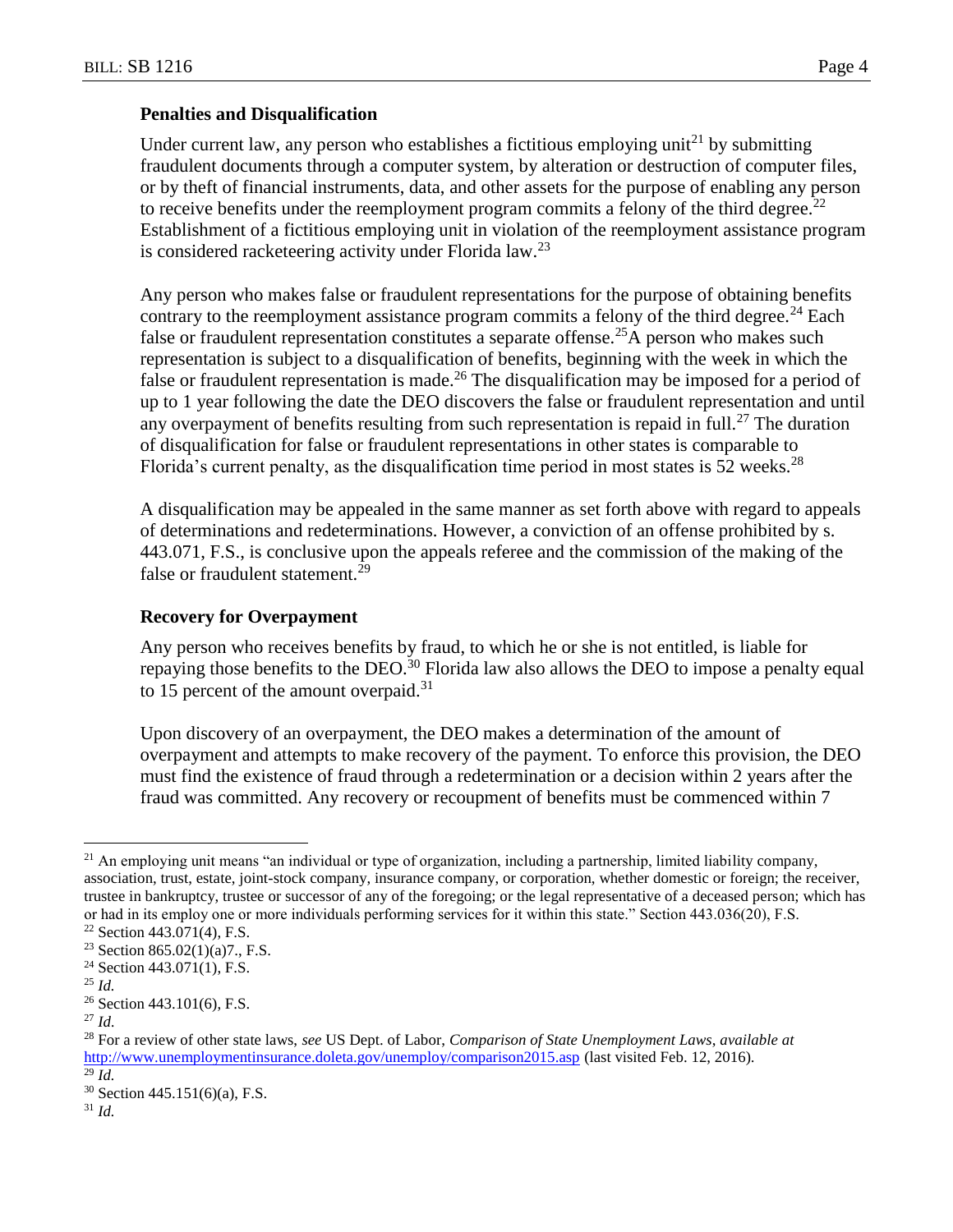years after the redetermination or decision.<sup>32</sup> The DEO is required to collect the repayment of benefits without interest by the deduction of benefits through a redetermination or by a civil action.<sup>33</sup>

# **III. Effect of Proposed Changes:**

**Section 1** creates the "Department of Economic Opportunity Cybercrimes Prevention Act."

**Section 2** amends s. 20.60, F.S., to authorize the DEO's Division of Workforce Services to employ law enforcement officers. Such law enforcement officers must meet existing requirements for law enforcement officers, pursuant to s. 943.13, F.S., and must be certified as a law enforcement officer under ch. 943, F.S.

The bill sets forth the responsibilities of law enforcement officers hired by the Division of Workforce Services as follows:

- The primary responsibility of each law enforcement officer is to provide the statewide investigation, enforcement, and prosecution of violations of the Reemployment Assistance Program, rules adopted to enforce the program, and other state laws the division is authorized to enforce; and
- The secondary responsibility of each law enforcement officer is to enforce all other state laws incidental to the officer's exercise of his or her primary responsibility. To exercise the powers of a deputy sheriff an officer must coordinate or consult with the appropriate local sheriff's office or municipal department, unless the division participates in the Florida Mutual Aid plan during a declared state emergency.

**Section 3** amends s. 322.142, F.S., to provide the HSMV authorization to make and issue reproductions of color photographic or digital imaged licenses and signatures of licensees to the DEO. The DEO will be able to use such reproductions for the purpose of facilitating the validation of reemployment assistance claims and the identification of fraudulent or false reemployment assistance claims. Allowing the DEO access to the HSMV database will likely increase the number of false or fraudulent claims detected by the DEO.<sup>34</sup>

**Section 4** amends s. 443.101(6), F.S., to increase the time period for which an individual can be disqualified from receiving reemployment assistance benefits when the individual is found to have made false or fraudulent representations in violation of the Reemployment Assistance Program.

The bill provides that an individual will be disqualified from receipt of reemployment benefits upon the DEO's discovery of false or fraudulent representations made. The three disqualification levels are identified as follows:

 For the first incident, an individual will be disqualified for 5 years after the date the DEO discovers the false or fraudulent representation and until any overpayment of benefits resulting from such representation is repaid in full;

 $\overline{a}$ <sup>32</sup> *Id.*

<sup>33</sup> Section 445.151(6)(e), F.S.

<sup>34</sup> Department of Economic Opportunity, *Agency Legislative Bill Analysis*, (Jan. 7, 2016) (on file with the Senate Committee on Commerce and Tourism).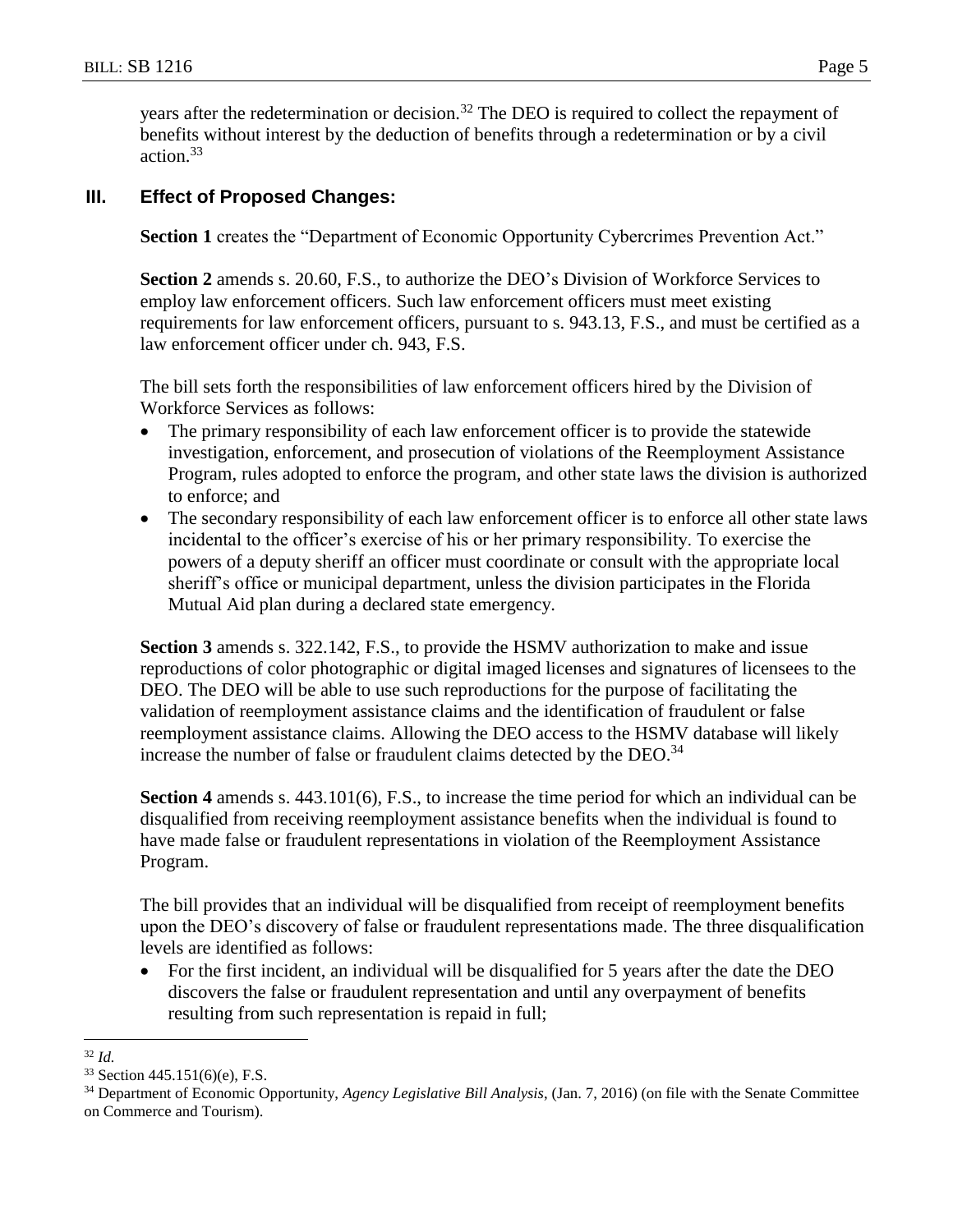- For the second incident, an individual will be disqualified for 10 years after the date the DEO discovers the false or fraudulent representation and until any overpayment of benefits resulting from such representation is repaid in full. The second incident must occur in a benefit year other than the benefit year of the first incident; and
- For the third incident, an individual will be disqualified for the lifetime of the individual after the date the DEO discovers the false or fraudulent representation, which must occur in a benefit year that is not the same benefit year as the first or second incident.

**Section 5** amends s. 443.151(6), F.S., to authorize the DEO to recover overpayments through attachment and garnishment in the same manner as provided in chs. 76 and 77, F.S. for a debt due. After the DEO applies to the clerk of court, a writ will be issued by the clerk, without bond required of the DEO. The bill provides that issues raised under attachment or garnishment proceedings must be tried by the court in the same manner as a judgment under chs. 76 and 77, F.S. The bill also provides that Leon County is the venue for attachment or garnishment proceedings originating under the Reemployment Assistance Program.

**Section 6** amends s. 895.02(1)(a)7, F.S., to provide that "racketeering activity" includes additional actions found to violate the Reemployment Assistance Program. Specifically, the bill includes the crime of making a false or fraudulent representation in order to receive reemployment assistance benefits, which is chargeable under s. 443.01(1), F.S.

**Section 7** provides that the bill is effective upon becoming law.

# **IV. Constitutional Issues:**

A. Municipality/County Mandates Restrictions:

None.

B. Public Records/Open Meetings Issues:

None.

C. Trust Funds Restrictions:

None.

# **V. Fiscal Impact Statement:**

A. Tax/Fee Issues:

None.

B. Private Sector Impact:

None.